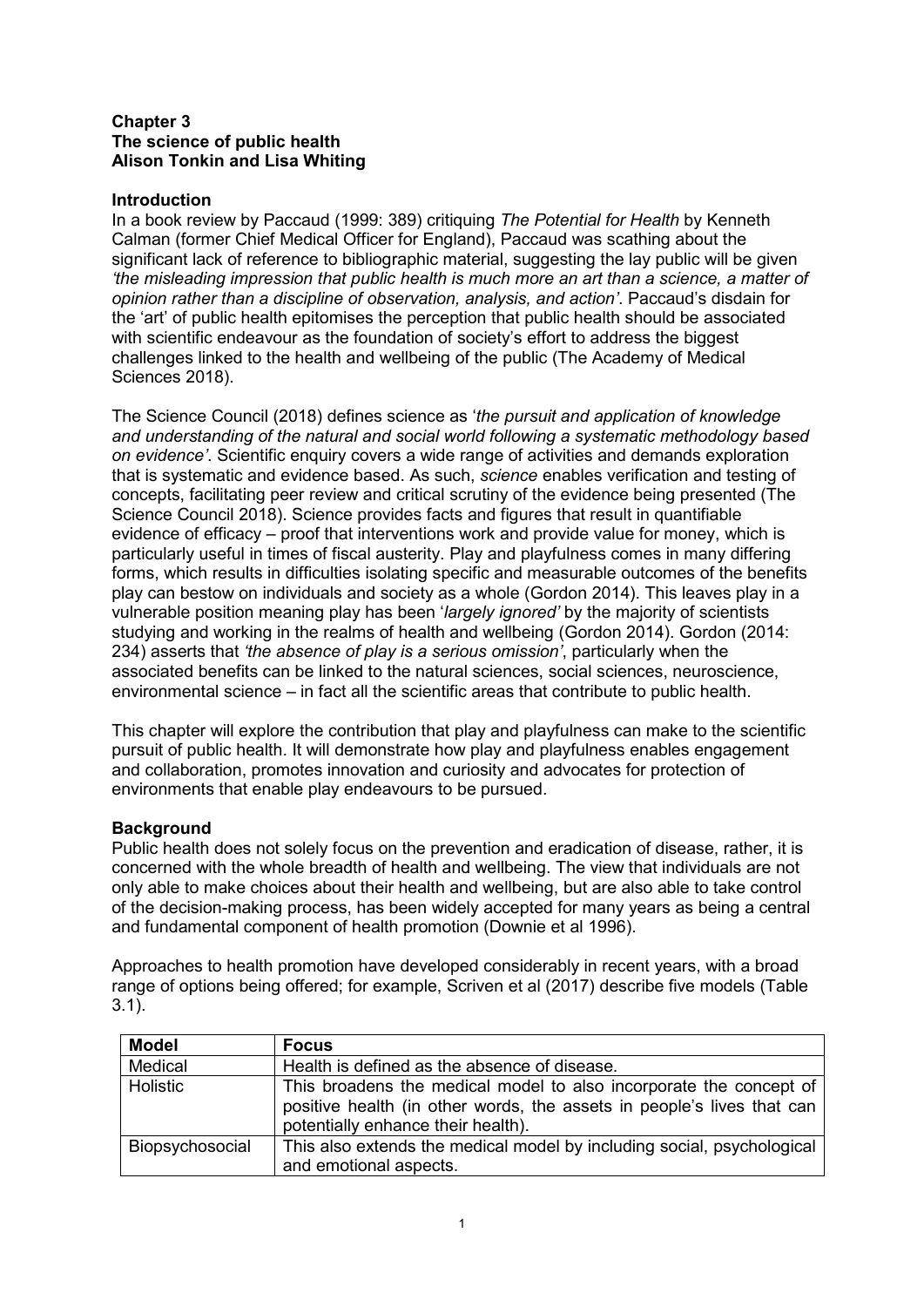| Ecological      | This focuses on how individuals and their environments interact with   |
|-----------------|------------------------------------------------------------------------|
|                 | each other.                                                            |
| <b>Wellness</b> | This has some similarities with the holistic model insomuch as it      |
|                 | focusses on positive health and the availability of personal resources |
|                 | (both physical and emotional).                                         |

Table 3.1: Five models of health promotion (Scriven et al 2017)

Despite the diversity of approaches, success has not always been achieved. For example, adult obesity levels have continued to rise in England (Health and Social Care Information Centre 2016). It could therefore be argued that there is a need to consider how individuals, groups and communities can be enabled to further engage with and contribute to the promotion of their health.

Playfulness is the *'predisposition to frame (or reframe) a situation in such a way as to provide oneself (and possibly others) with amusement, humor, and/or entertainment'*  (Barnett 2007: 955); it is the ability of humans to be able to enjoy life (Yeu et al 2016). The need to engage and incorporate a playful and engaging approach is well established within childhood education; however, it has been suggested that play and playfulness can facilitate adult learning (Tanis 2012) and that it may have a positive impact on personal perceptions of wellbeing (Proyer 2012) and happiness (Yue et al 2016). For example, Li et al (2016) undertook a randomised controlled trial with 49 older adults who had a diagnosis of depression; the participants were in one of two groups to ascertain whether higher playfulness led to improvements in depression. The findings indicated that this was the case with playfulness (in this case Wii Sports games) impacting positively on feelings of emotional wellbeing.

There are opportunities to consider how public health, in particular, health promotion, may further embrace a playfulness approach. For example, the need to enhance physical activity levels for adults has been advocated for many years with guidelines (Public Health England 2016) suggesting that adults (aged 19-64 years) should undertake at least 150 minutes of moderate activity each week as well as exercises to strengthen muscles on a minimum of two days per week. Whilst there are some excellent and more traditional approaches available for adults to help them engage with physical activity (such as gym, swimming and walking classes), a more playful approach has tended to focus on children. However, adults can also benefit. Paul et al (2017) reported on STARFISH, a smartphone application [app] that was designed to increase physical activity in older adults who had survived a stroke. The app was developed to be used by groups of four people with each person being represented by a fish avatar. The fish appear in a tank on the 'wallpaper' of the smartphone; each time a person undertakes some steps, their fish swims in the tank and blows bubbles – in addition, the tail and fins grow. The app is able to keep a log of activity and also provide 'rewards' in the form of sea creatures that appear in the tank. The findings from the pilot indicate that the app was not only enjoyed, but provided social support, an element of competition as well as motivation for the users (Paul et al 2016).

### **Epidemiology**

Epidemiology, which is the *'key quantitative discipline that underpins public health'* (Danesh 2018), has been defined as: '*the study of the distribution and determinants of health-related states or events in specified populations, and the application of this study to the prevention and control of health problems'* (Last 2001: 61).

One of the key roles of an epidemiologist is the promotion of public health via scientific enquiry and causal reasoning. Epidemiology focusses on the distribution of diseases as well the determinants of ill-health and the populations that are affected. For example, the World Health Organization (WHO) 2012; 2018a) has reported that approximately 60,000 preterm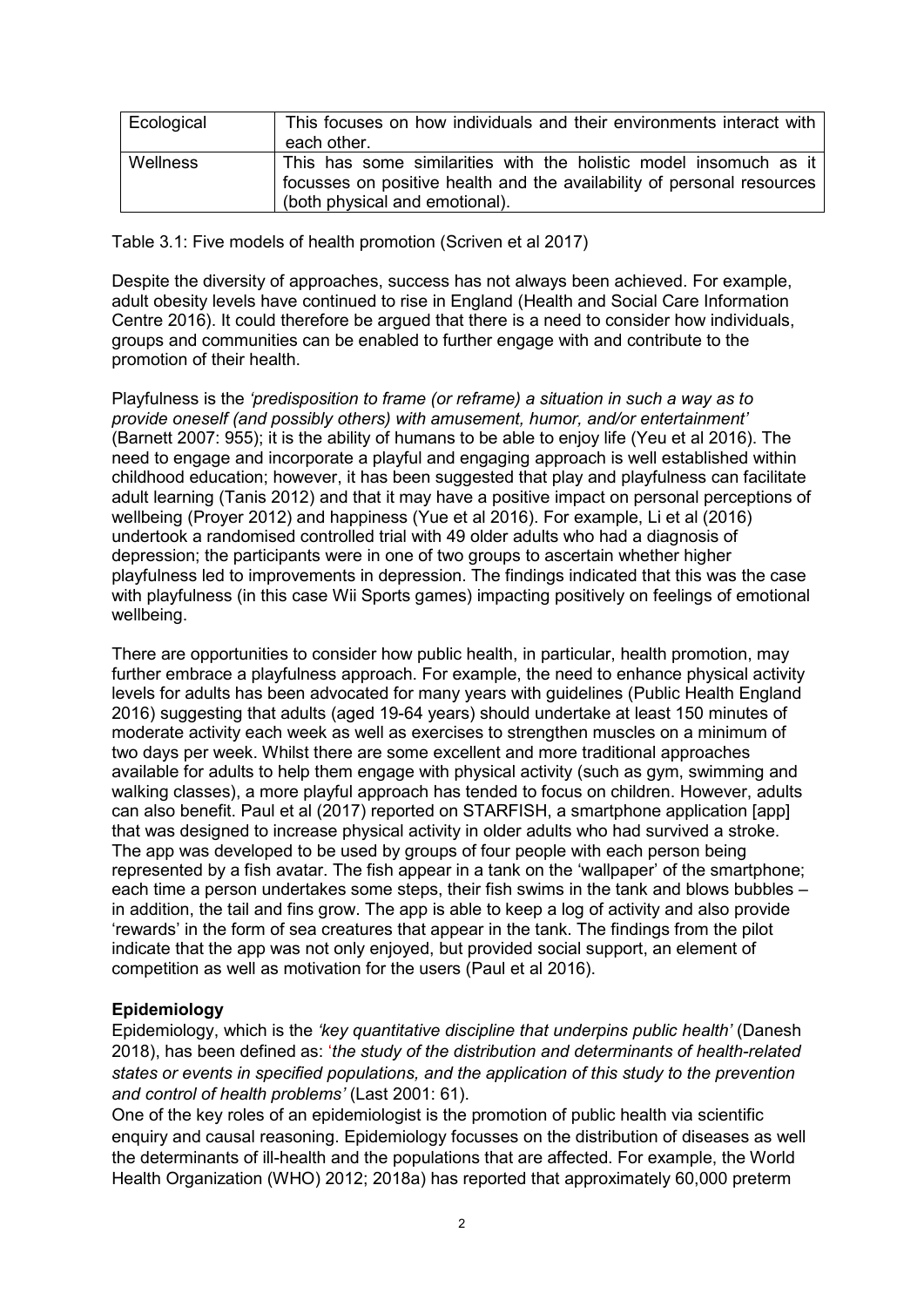babies are born in the UK each year, that is 7% of all live births (Office for National Statistics (ONS), 2015). Further scrutiny of the data (WHO 2018a) reveals that African countries have an increased incidence of premature births compared with most European countries; the UK itself has a slightly higher premature birth rate (with the Black Caribbean ethnic population having the highest incidence) than a number of its European counterparts (ONS 2015); this information helps health professionals to identify the particular areas of health service provision that may require specific attention.

Buck-Louis et al (2015) provide an overview of the continuing contribution epidemiology gives to public health; the authors highlight the research and development that has taken place in the key areas of cancer, nutrition, cardiovascular and infectious diseases as well as perinatal, occupational and environmental epidemiology. One area of health that remains a concern for the UK is that of obesity; epidemiologically focussed research can provide an invaluable insight into human behaviours. For example, Carreras-Torreset al (2018) undertook a Mendelian randomisation study using data from over 446,000 participants to ascertain whether those who have higher levels of body fat, BMI (body mass index) and waist circumference are more likely to smoke. The authors concluded that the results '*strongly suggest that higher adiposity influences smoking behaviour and could have implications for the implementation of public health interventions aiming to reduce the prevalence of these important risk factors'* (Carreras-Torreset et al 2018:1). Other studies, such as that by Masi et al (2018) have indicated that those who have increased weight gain during their mid-thirties to early forties are more likely to have lower cognitive function in later years – meaning that BMI could be an indicator of future cognitive behaviour.

The insight that epidemiology provides cannot be under-estimated, it has a role to play in all aspects of public health, informing health priorities at local, national and international levels. Epidemiological data is widely available (from organisations such as the ONS, Public Health England (PHE), the WHO), it is therefore crucial that relevant information is accessed and appropriately drawn on by health professionals to underpin their practice.

### **Illustrative case studies**

The remaining part of this chapter will provide a more detailed exploration of a variety of current *hot topics* causing significant concern to the public health community. These will demonstrate how three of the main pillars of public health activity (promotion, prevention, protection) utilize play and playfulness in synergy with scientific activity.

### *Overarching public health activity - Antimicrobial Resistance (AMR)*

The pursuit of public health has historically evolved as the needs of society have changed (The Science Museum n.d.) with scientific and technological advances enabling deeper associations between causation and subsequent action to be made. It has been estimated that the development of antibiotic treatments has prolonged the life of every person on average by 20 years (Longitude Prize 2018a). However, the overuse of antibiotics has led to a global surge in anti-microbial resistance leading to untreatable infections that can affect any member of the global community at any time and in any place (World Health Organization 2018b).

#### According to the WHO (2018b):

*'AMR is the ability of a microorganism (like bacteria, viruses, and some parasites) to stop an antimicrobial (such as antibiotics, antivirals and antimalarials) from working against it. As a result, standard treatments become ineffective, infections persist and may spread to others'*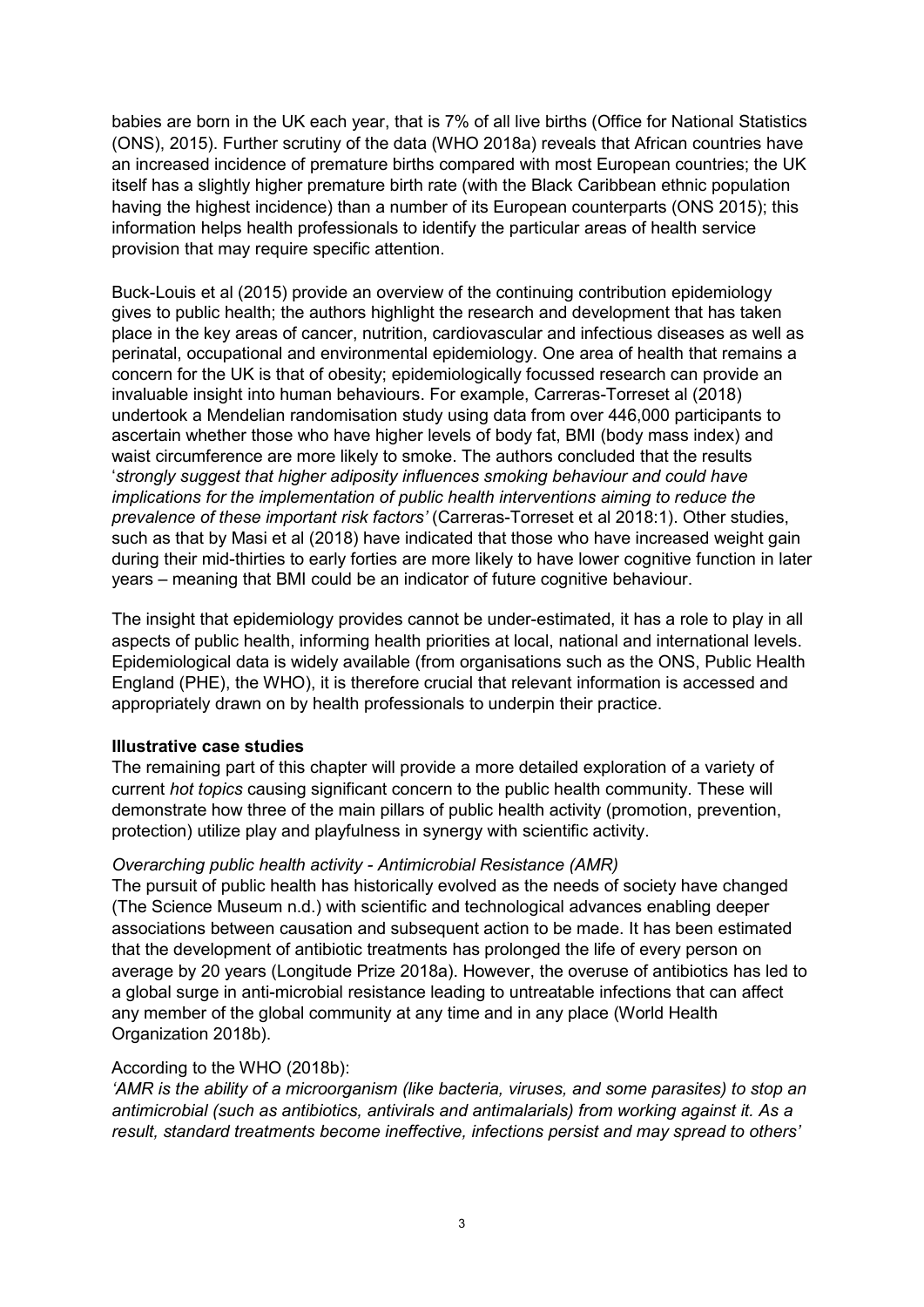If action, which needs to occur on a global level, is not undertaken as a matter of urgency, the potential impact has been estimated at 10 million deaths per year from 2050, at a cost of £66 trillion to the global economy due to lost productivity (Public Health England 2017a). Described as an 'antibiotic apocalypse' and the 'end of modern medicine' (Public Health England, 2017b), efforts are now being made to raise awareness of the detrimental effects resulting from the overuse of antibiotics by health professionals and the public alike.

Conveying complex scientific messages in an engaging and entertaining manner means responsibility for the health of the global community can be shared and effective health literacy is a major part of the public health toolkit (Dinnen and Tonkin 2016). Visualizing the pathogens that cause infections and spread disease can be a useful way of raising awareness. GIANTmicrobes® manufactures over 150 different plush toy microbes that are *'a million times the actual size'*. Each toy is scientifically based on an image of the microbe as seen under the microscope and can be used to open up potentially difficult conversations in a safe and supportive manner (Dinnen and Tonkin 2016).

Alternatively, the infection control team at the Evelina (Children's Hospital) London, which included a team member dressed as a giant microbe, provided games and information for young people to raise awareness of what can be done 'by all of us' to keep antibiotics working (Guy's and St Thomas' NHS Foundation Trust 2017). These activities coincided with World Antibiotic Awareness Week in November 2017 (WHO 2018c), which has become an annual event. Campaign materials made use of cartoon characters, including animated Graphics Interchange Format (GIFs) depicting people of differing ages and ethnicities, viruses, germs and faeces. Protection of the environment, preventing infection through good hand hygiene and promoting the need to listen to the advice of healthcare professionals before taking antibiotics are all featured messages, available for download from the WHO website as part of the effort to raise awareness (World Health Organization 2018d).

Public Health England (2017b) launched the 'Keep Antibiotics Working' campaign in 2017 in an effort to protect the public from antibiotic resistance and a future where antibiotics won't work when they are really needed. The campaign used humor as a means of engaging the public and included advertising, the use of social media and partnership working with pharmacies. Imagery within the campaign focused on red and white pills (Figure 3.1), who sing in a very short TV advert, using engagement techniques linked to advertising jingles:-

> 'Antibiotics - we're wonderful pills But don't ever thing we'll cure all of your ills So every time you feel a bit under the weather, Don't always think we can make you better. Take us for the wrong thing – that's dangerous to do, When you really need us, we could stop working for you, So please don't end up paying the price, Always take your doctor's advice'. (Reproduced with kind permission from Public Health England n.d)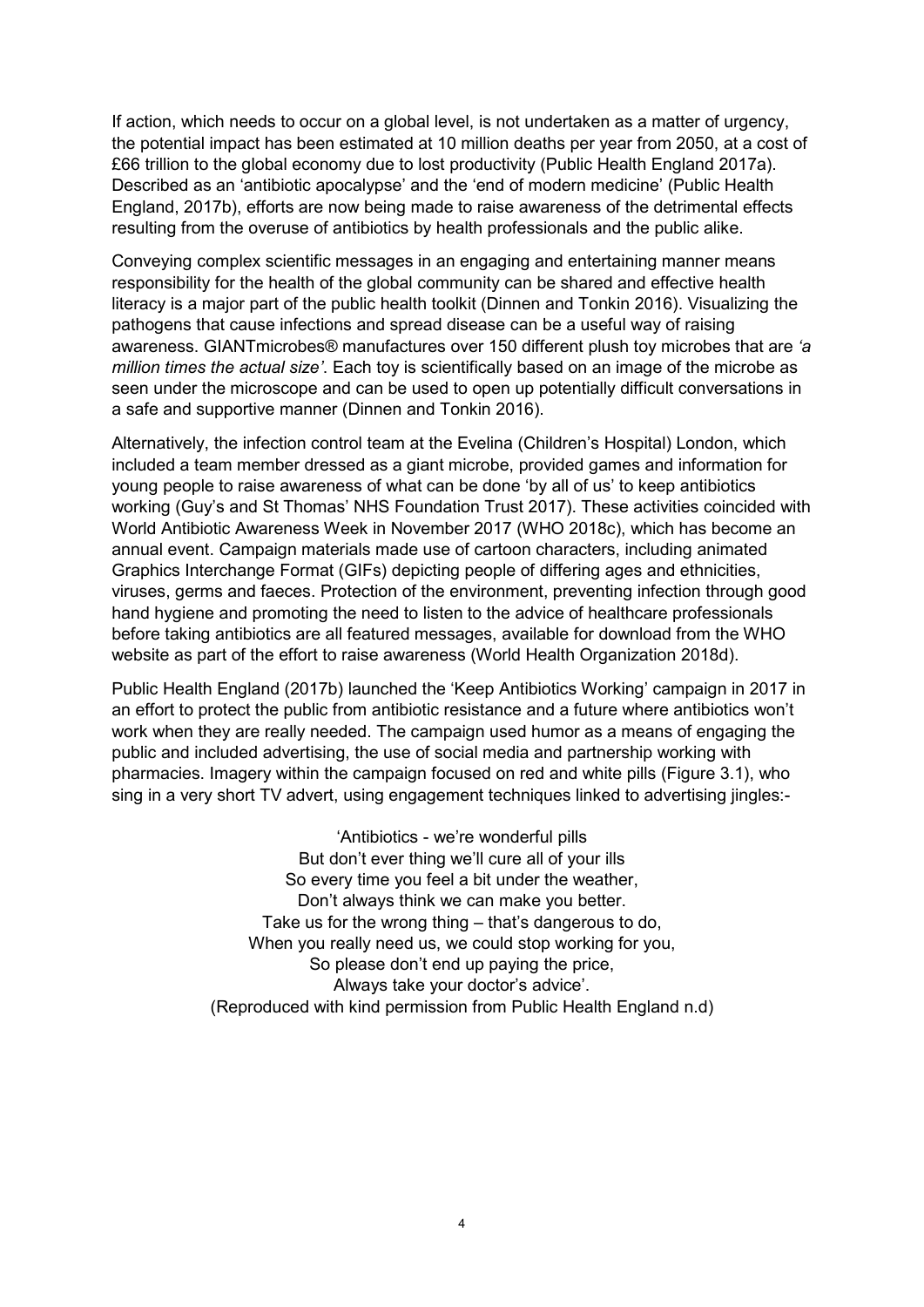

Figure 3.1: 'Keep Antibiotics Working Pill' (reproduced with kind permission from Public Health England 2017b)

Playful creativity breeds novel approaches to engaging the public and games *'can be especially effective to convey scientific content, sometimes even contributing to scientific research'* (Longitude Prize 2018b). Games provide a powerful tool for engagement with complex messages (University of Plymouth 2016), enabling people to modify behavior when awareness of important issue is raised (Gill 2017). With the advent of modern technology, games have the potential to reach a mass audience through gaming platforms, the internet and mobile devices. This potential is being embraced by game designers who, in 2016 identified antibiotic resistance as the core theme for a Games Jam Event – *Games for Better: A Games Jam on Antibiotic Resistance* (Gill 2017). Games Jams bring game developers together for a short period of time – in this instance 48 hours - to develop games from 'concept to implementation' (Gill 2017).

Although the main cause of antimicrobial resistance has been identified as the over use of anti-microbial agents (WHO 2018b), Shaw (2016) suggests that the basics in terms of *'breaking the chain of infection'* that originated in public sanitation measures many years ago, have been forgotten. New efforts are needed to re-engage society with simple strategies such as hand washing to reduce the transmission of disease, (as discussed in chapter 8) which could stop infections starting in the first place (Shaw 2016). The same message was being promoted just under 100 years ago, when Winslow (1920: 26) described *'the teacher of personal hygiene…as a supremely important factor in the present-day campaign for public health'*.

The National Institute for Health and Care Excellence (NICE) have published guidance advocating the importance of teaching all children and young people good hand hygiene and how to manage some common infections themselves (Regis and Stone 2017). NICE have endorsed a teaching tool called 'e-Bug', which is an educational software package featuring interactive games for children that are differentiated according to age/stage developmental levels (Regis and Stone 2017). Developed by Public Health England, e-Bug features a range of games that are used to teach the core messages around effective personal hygiene, useful and harmful microbes and the importance of finishing a course of antibiotics. There is also a six week community course for those delivering the e-Bug programme within community groups and settings called 'Beat the Bugs Train the Trainer', which promotes *fun*  as a key component of each training session (e-Bug, 2017).

#### *Promotion - Salutogenesis*

Antonovsky (1979) coined the term *'salutogenesis'*, deriving it from the Latin *'salus'* meaning health, safety, wellbeing, and the Greek work *'genesis'* meaning origin – in other words the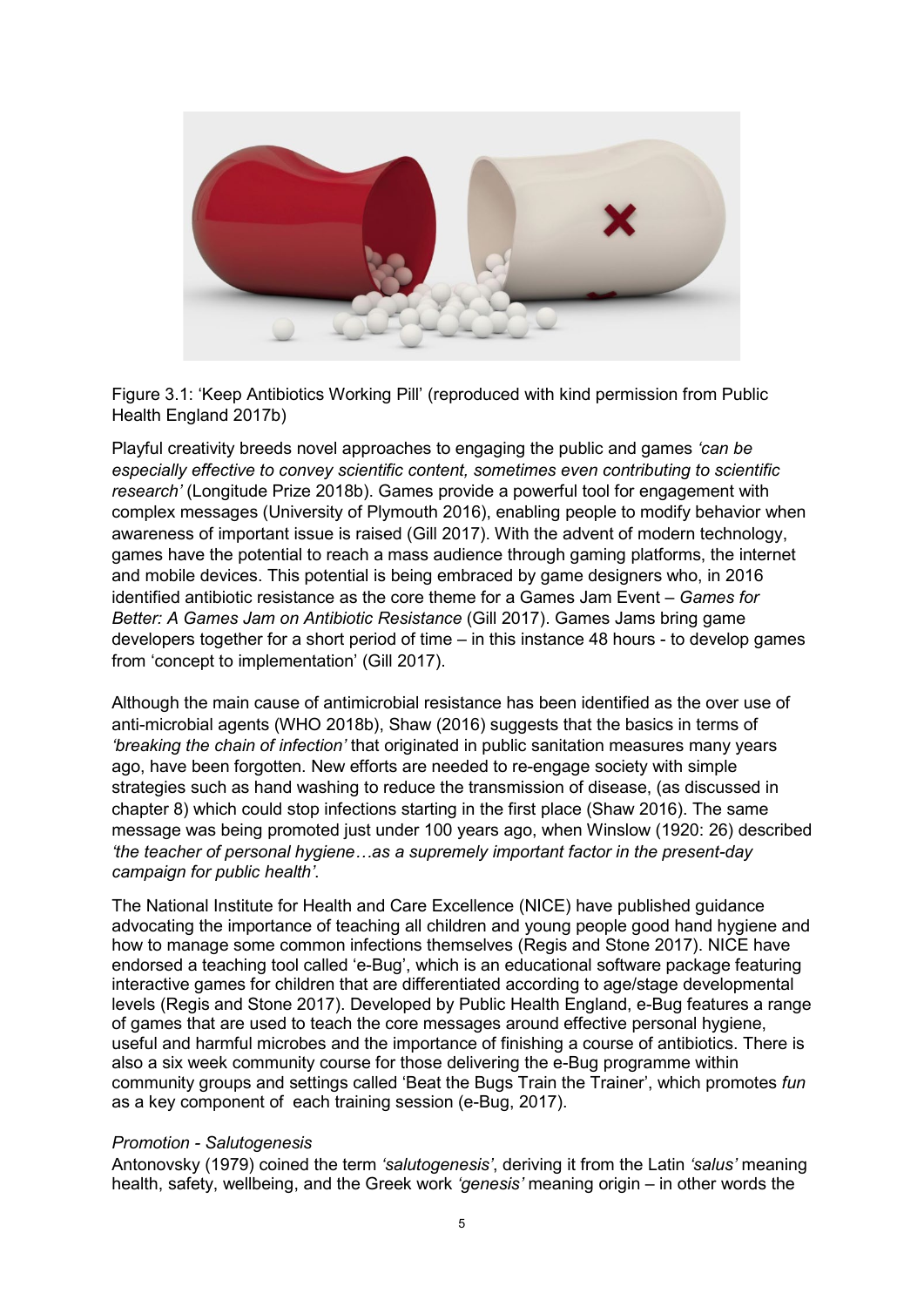'*origins of health'* (Antonovsky, 1996: 13). Antonovsky (1996: 11) thought of salutogenesis as a 'more viable paradigm for health promotion research and practice' than the 'disease orientation' since it focuses on 'moving people in the direction of the health end of a healthy/dis-ease continuum'. Antonovsky (1996) believed that there was the potential to enhance the health of *all* people, irrespective of their current health status, suggesting that the focus of health promotion should be on the whole person rather than their specific disease (or their risk of acquiring an illness). Antonovsky (1987: 13) commented that if he had to identify the most important aspect of salutogenesis, he would say that it *'not only opens the way for, but compels us to devote our energies to, the formulation and advance of a theory of coping'.*

Antonovsky (1996) suggested that there are resources that are available for use by people to enable them to cope with stressful situations, referring to these as general resistance resources (GRRs). GRRs cover a range of biological, material (such as money) and psychosocial factors and were developed from his personal previous work as well as earlier research that he had undertaken with colleagues (in particular a study that investigated how women from different cultures coped with the stress of the menopause (Datan et al 1981).

The identification of the GRRs led Antonovsky (1987) to propose the Sense Of Coherence (SOC), which views the world as '*comprehensible', 'manageable'* and '*meaningful'*  (Antonovsky, 1996: 15) as shown in Table 3.2). Antonovsky (1987) suggested that a SOC is a major determinant of maintaining one's position on the health/dis-ease continuum and of movement towards the healthy end of it. A strong SOC enables a person to respond flexibly to demands. According to Antonovsky (1987) the SOC develops during childhood, adolescence and adulthood. Antonovsky (1987) commented that even in the best possible scenario, the adolescent can only have developed a SOC that is tentatively strong – it is the beginning of adulthood in which the SOC becomes established, being more difficult to influence at a later stage. The development of a weak or strong SOC is dependent upon a range of factors including social circumstances, socialisation within the family, gender, genetics, ethnicity and chance (Antonovsky 1996). It is therefore important to create an environment in which children and young people experience consistency, can recover from stress with appropriate support, and can participate in decision-making processes.

### *Comprehensibility*

The extent to which sense/order can be drawn from the situation, ability to process both familiar and unfamiliar stimuli.

#### *Manageability*

Resources may be multi-faceted and include friends, family, God and colleagues. *Meaningfulness*

If a person with a high degree of meaningfulness faces a difficulty, they may not be happy about it, but they are willing to face the challenge.

In practical terms, the person with a strong sense of coherence will:

- Believe that the challenge is understood (comprehensibility):
- Believe that the resources to cope are available (manageability);
- Be motivated to cope (meaningfulness).

Table 3.2: Central components of a sense of coherence (Antonovsky 1987; 1996)

The value of a salutogenic approach to health has been highlighted (Garcia-Moya and Morgan 2016; McCuaig et al 2018). In addition, there has been recognition of the value of adopting a salutogenic perspective in terms of outdoor space in healthcare settings (Bengtsson and Grahn 2014); other authors (such as Buck et al 2015; Koohsari et al, 2015) have alluded to the salutogenic effect of undertaking physical activity within green space.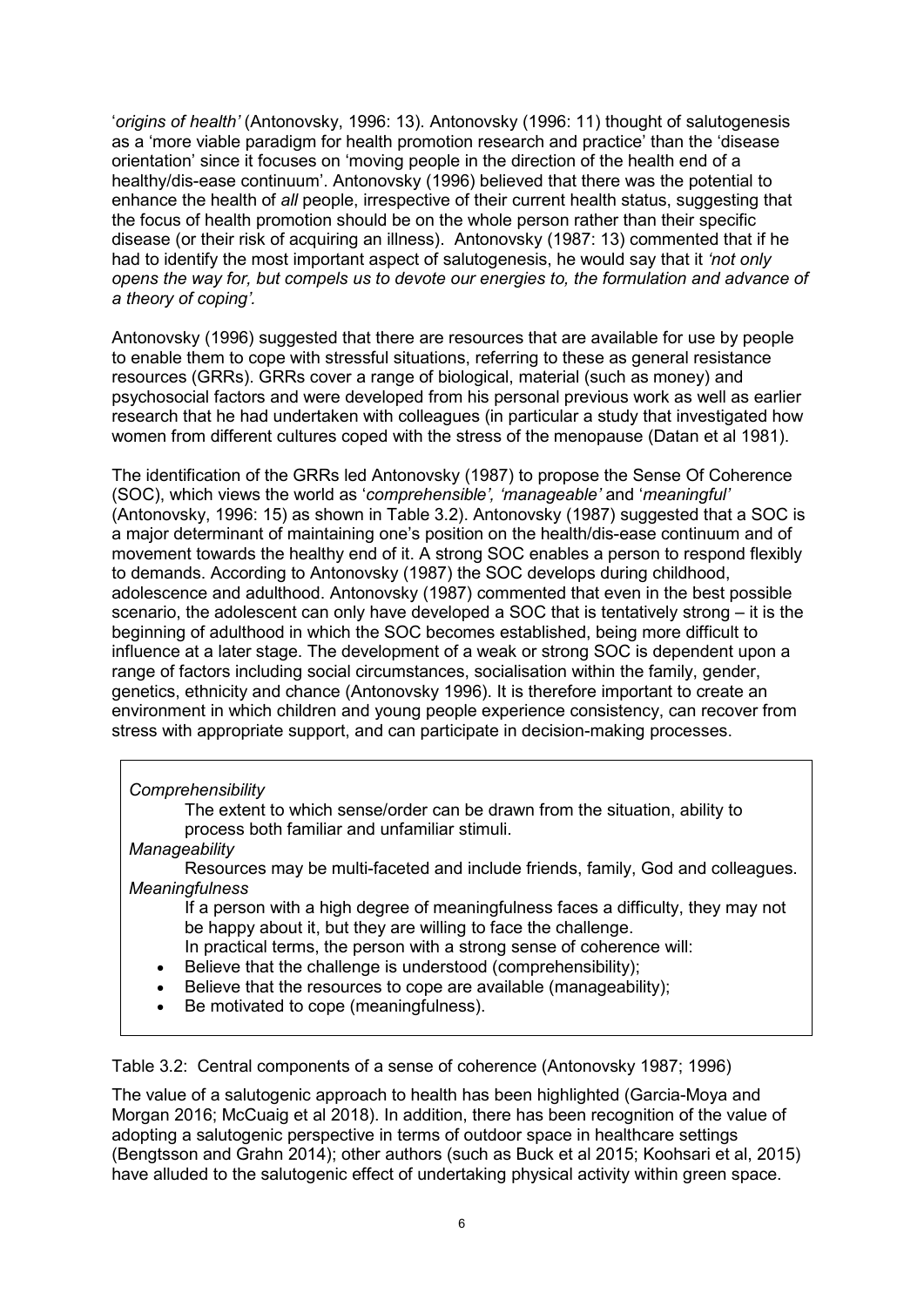Miller et al (2014) reported on the Scottish Government's *GreenHealth* project which examined, via a wide range of data collection methods, the relationship between green space and health within Scottish urban areas. The findings revealed that the availability of green spaces and open areas positively influenced health and wellbeing, promoted physical activity, mental and social health and reduced health inequalities. Miller et al (2014) provided specific examples of how green space was enjoyed:-

- For children, it was a place to play with friends and an area where they were able to take advantage of the natural environment (the trees, bushes, fishing in the burn)
- The peace and quiet associated with the green space was appreciated by both adults and children. It was a great environment to meet friends, enjoy physical exercise and to walk their dog

The playfulness and enjoyment that emerged from the study was evident. Miller et al (2014:33) suggest that the '*results mark a step forward in our understanding of possible mechanisms behind any salutogenic green space effect'*. The salutogenic approach has the capacity to be aligned with playfulness in other areas of health; by maximising general resistance resources (such as friends, family, pets, organisations) people can be encouraged to enjoy activities in a range of circumstances along the health-illness continuum – the elderly lady with dementia can, for example, spend time enjoying bingo at a lunch club, thus lessening feelings of social isolation and promoting a more positive quality of life.

# *Prevention* - *Bullying*

The UK government (Gov.UK 2018) have stated that, in terms of the law, there is no definition of bullying; however, they suggest that there are normally three key factors and that bullying is usually:

- Recurrent;
- Intentional
- Frequently aimed at particular sectors of society this could be, for example, related to faith, culture or sexual orientation.

Bullying is usually categorised into four groups: verbal, physical, relational and cyber, and the NSPCC (2018) suggest that it can include a wide range of activities (Table 3.3):

- Verbal language
- Non-verbal messages (could be via text or using inappropriate hand/finger signals)
- Behaviour that could be perceived as threatening or intimidating
- Excluding someone from activities or socially isolating them
- Trying to control someone
- Continually criticising someone
- Bullying that is racial, sexual or homophobic
- Physical activities towards someone
- Online activities
- Anonymous or hoax phone calls

Table 3.3 Activities associated with bullying (NSPCC 2018)

Traditionally, bullying has been associated with school-aged children and young people, with several studies focussing on this group (for example, Chester et al 2015, 2017). However, it is now recognised that bullying can affect a wide range of people, with research highlighting bullying within British hospitals (Carter et al 2013) as well as the wider workplace [\(Rodríguez](https://onlinelibrary.wiley.com/action/doSearch?ContribAuthorStored=Rodr%C3%ADguez-Mu%C3%B1oz%2C+Alfredo)‐Muñoz et al 2010).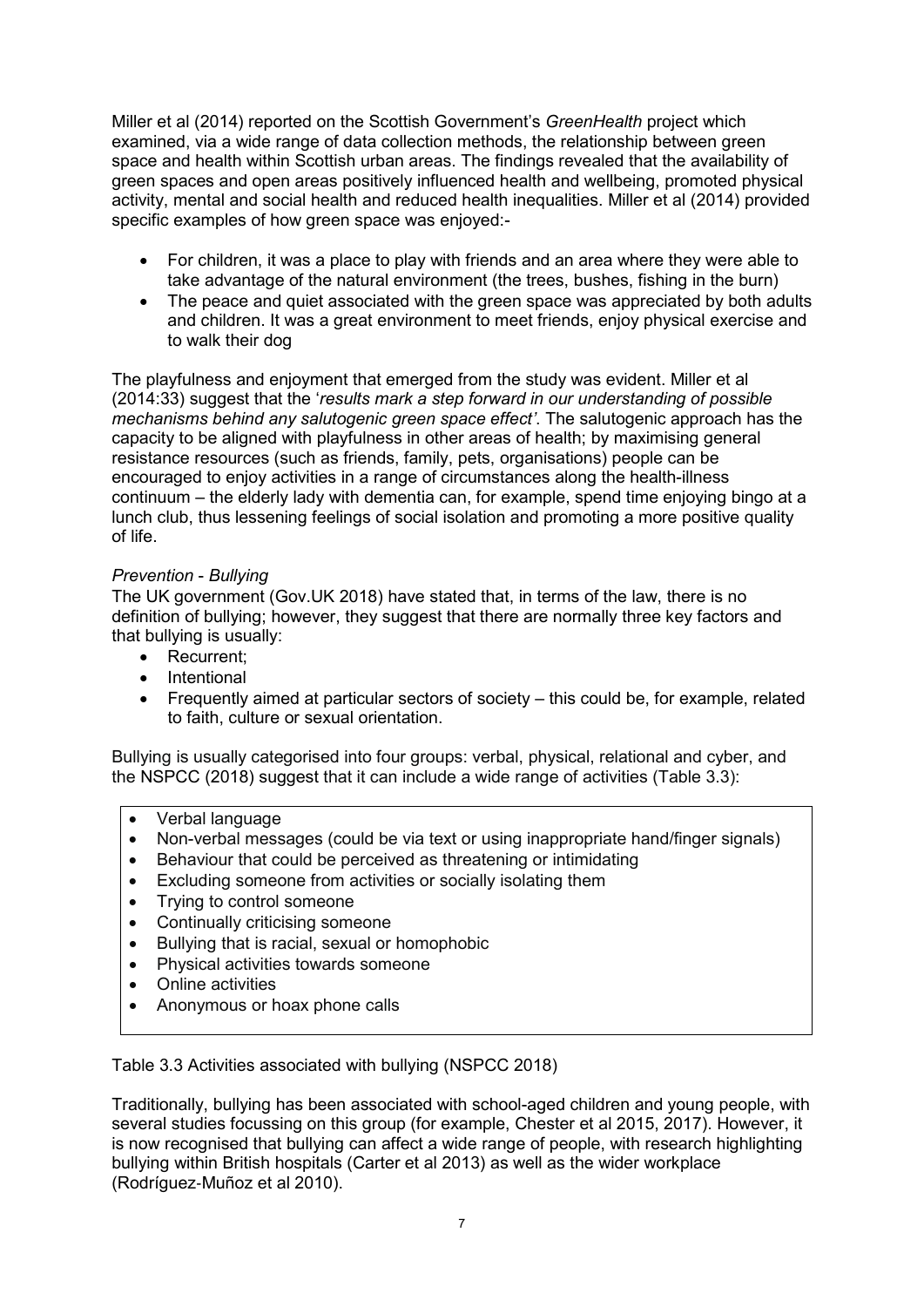There is evidence to suggest that bullying can have long-term negative consequences that can impact on the health and wellbeing of those affected – both victims and perpetrators (Quinn and Stewart 2018) hence, bullying has become a public health matter (Anthony et al 2010). It has been suggested that bullying can result in physical symptoms, such as headaches (Due et al 2015), bed wetting and stomach-aches (Fekkes et al 2006) as well as mental health problems such as depression (Bowes et al 2015). In addition, bullying has been linked to unhealthy behaviours, for example, smoking (Vieno et al 2011) and alcohol and drug use (Quinn and Stewart 2018).

As a result of the potential and actual health problems, a range of strategies have been employed to both reduce bullying and to also assist with the reporting of it – hence protecting those at risk and preventing its manifestation. Health protection aims to make healthy choices easier, but it also recognises the influential socio-economic factors that can impact on the promotion of health. One of the core aspects of health protection is to enhance empowerment so that people feel that they are in control of their lives and can make appropriate decisions (Whiting and Miller 2005). For example, GOV.UK (2016) raised awareness of an app that was supported by Government funding; *Tootoot* (2018) is a platform that facilitates the reporting of bullying by children and young people via the use of screenshots of social media, twenty-four hour support is available for those who are the victims of bullying. In addition, resources such as *The Anti-Bullying Game* (Steng 1996) have been specifically designed for children and young people to aid their understanding of some of the factors that underpin bullying; the board game aims to facilitate discussion within a 'safe' group.

It has been suggested that more creative strategies can be beneficial in terms of detecting bullying. Álvarez-Bermejo et al (2016), following initial data collection, designed a mobile 'phone app that involved both students and teachers'. The app (PREVER: Prevention of Racial Stigma) was designed for young people under the age of 16 years and specifically focussed on the identification of racially-based bullying through the use of gamification; when a student interacted with the app game, s/he was both part of it as well as being a player. All of the students in a class had the app and all of the classmates were real, however, the interactions that resulted were not actual ones (they were simply part of the game) – this meant that the students were able to appreciate and reflect on their actions towards others. The authors gave the example of a game of football, with the app allowing a student to exclude people from a team – this rejection was recorded (along with all the other interactions performed). Teachers were able to access the recorded data, detect racial bullying and appropriately address it. Álvarez-Bermejo et al (2016) commented that the app game was particularly beneficial for the young people who were over 12 years of age.

Many anti-bullying initiatives have focussed on more traditional education approaches, for example, school-based student and teacher training programmes, peer-to-peer anti-bullying ambassadors and helplines – all of these are to be applauded and offer an enormously positive contribution to the anti-bullying agenda. However, creative approaches such as the PREVER app can augment these mainstream strategies by offering alternative methods of engagement that are protective, empowering, facilitate self-reflection as well as having the potential to identify inappropriate discriminatory and/or bullying behaviours.

#### *Protection - Topophilia*

The National Trust is a conservation charity that is independent of Government which, more than 120 years after it was founded, cares for over 600,000 acres of countryside, 775 miles of coastline and hundreds of special places across England, Wales and Northern Ireland (National Trust 2017: 43). A few years prior to the founding of the National Trust in 1895, the co-founder Olivia Hill described the founding principles of the National Trust, namely: -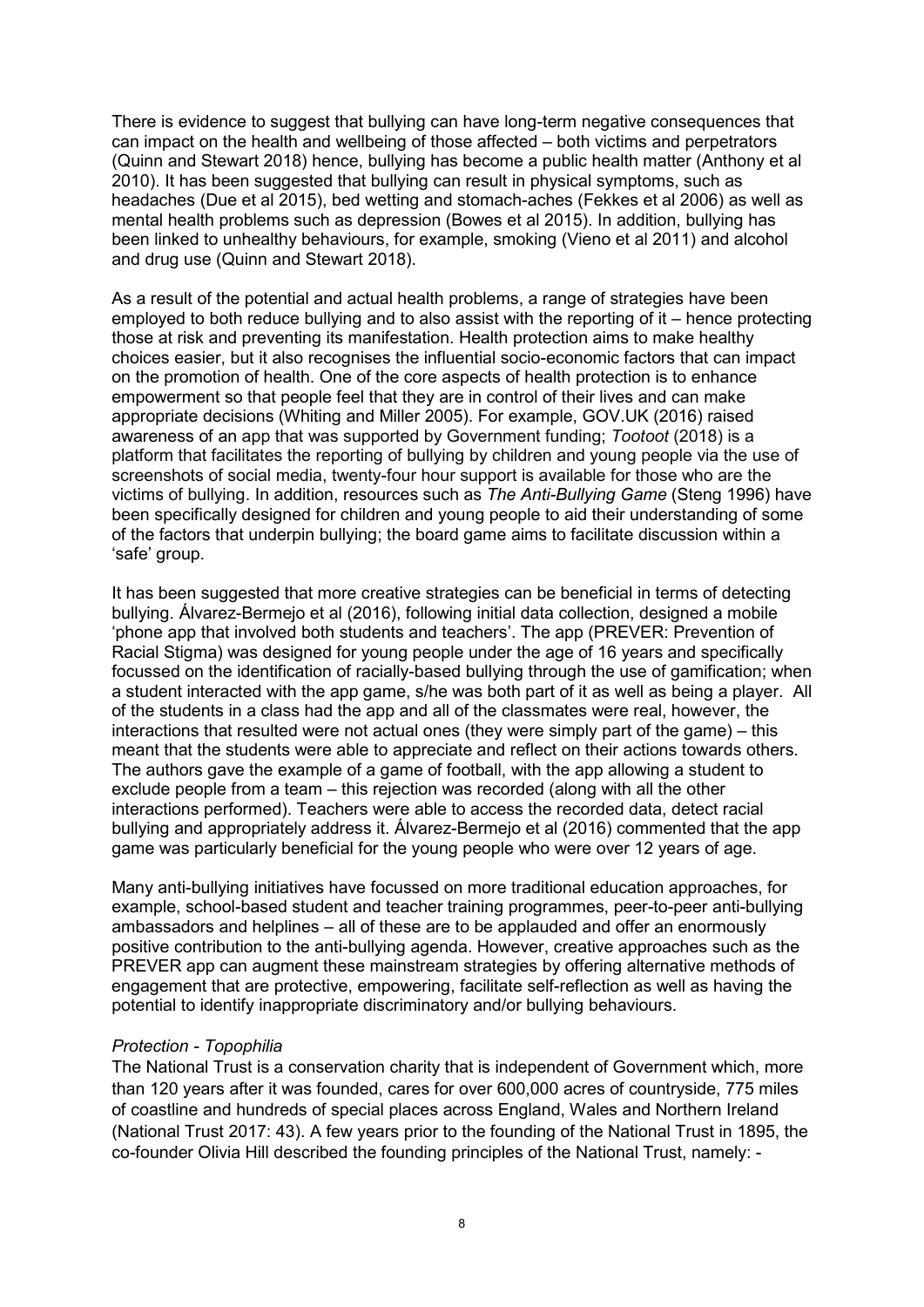*'We all need space; unless we have it we cannot reach that sense of quiet in which whispers of better things come to us gently… places to sit in, places to play in, places to stroll in, and places to spend a day in'* (National Trust 2017: 27). Hill (cited National Trust 2017:3) went on to describe that *'…the need for quiet, the need for air, and I believe the sight of sky and of things growing, seem human needs, common to all'*. The National Trust (2017) suggest that the human need to engage with such places aligns with the concept of topophilia (Greek *topos* – 'place' and *philia* 'love of') which describes the 'visceral but intangible feeling' of the attachment we have to places.

There is significant qualitative evidence that supports the need for humans to engage with nature and the natural world, as shown in Figure 3.4.



Figure 3.4 Early connections with meaningful places protected by the National Trust

Marmot (2010: 24) recommended that access to and improvement of the availability of *'good quality open and green spaces across the social gradient'* should be integrated into policy to reduce health inequalities.

However, scientific evidence is still considered to be the 'gold standard' when it comes to defining efficacy (The Science Council 2018). This point has been recognised by the National Trust (2018) who state *'we've always believed that natural and historic places have a powerful effect on all of us. Now, for the first time, there's scientific proof'*. With the advent of new imaging technologies such as functional Magnetic Resonance Imaging (fMRI) scientific evidence to support tacit knowledge is becoming more prevalent and the National Trust (NT) used fMRI as part of a major research project *Places that make us* that was published in 2017. Using a triangulation approach, the research consisted of three strands:-

- fMRI scans of 20 volunteers visualising areas of the brain associated with processing emotional responses
- Qualitative in-depth interviews with 11 members of the public (members and nonmembers of the National Trust)
- Quantitative survey with over 2000 respondents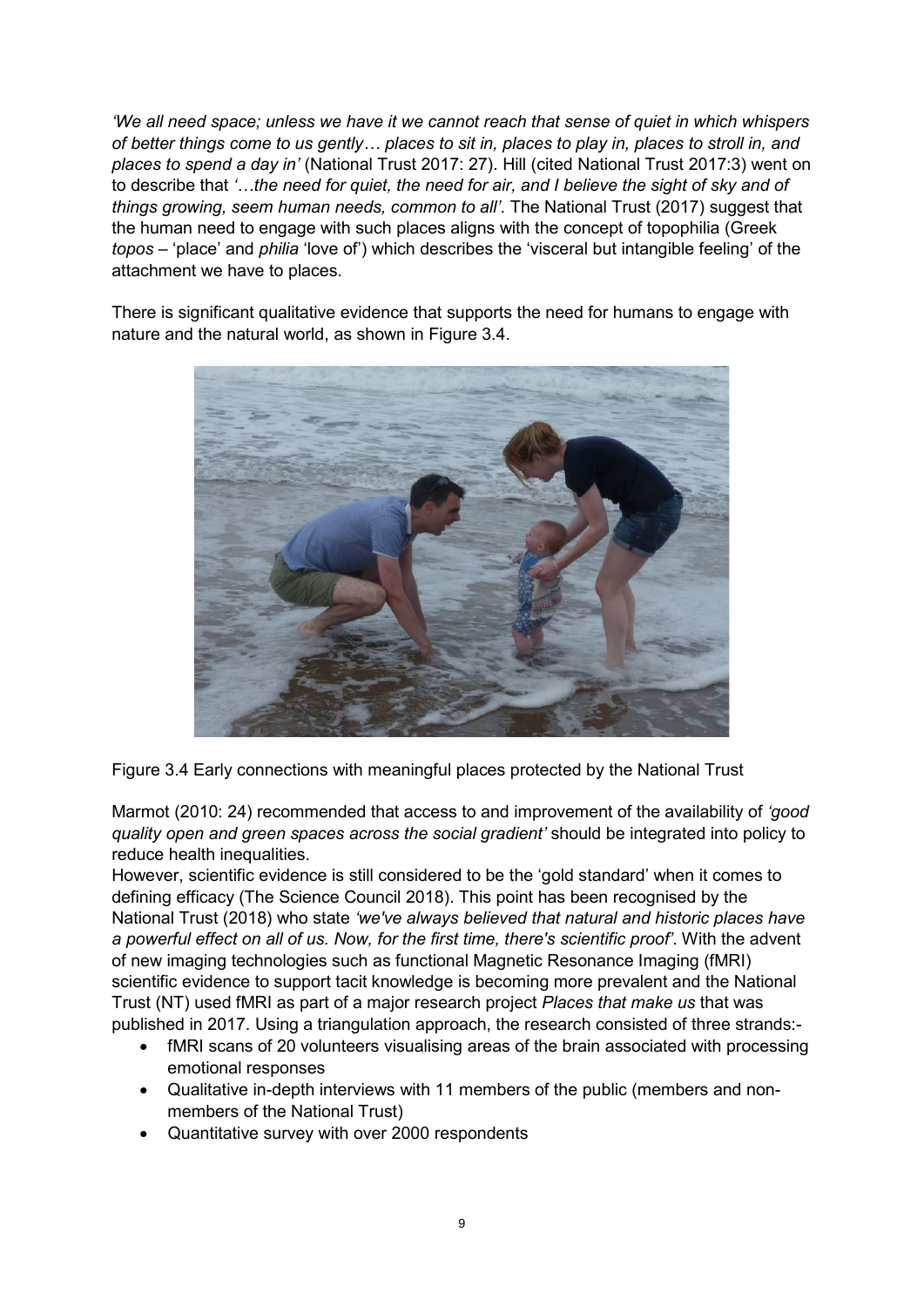One of the most important findings was that images can elicit strong emotional responses to places that have personal meaning to people, even to those who may no longer be able to visit their meaningful place, images can be used to generate feelings of connection, peace and belonging, all of which contribute to the protective mechanisms associated with emotional and mental wellbeing (National Trust 2017). Ultimately, the research was undertaken to demonstrate the importance of the work that is undertaken by the National Trust (2017: 43) to protect and preserve our national heritage. With over 5 million members and 620,000 volunteers and 22 million visitors each year, the National Trust has provided a scientific research base can also be used as a powerful means of advocacy, if government policy potentially threatens access to and enjoyment of urban or rural places that hold meaning to people and their significant others.

#### **Conclusion**

Public health *is* dependent on the wide ranging forms and functions of scientific endeavour for securing health and wellbeing for every member of society at an individual, local, national and international level. Scientific enquiry has historically relied upon the integration of quantifiable evidence that arises from systematic, methodologically defined exploration. This has meant the contribution of play and playfulness, which often falls beyond the parameters of measurable outcomes, has largely been ignored by the scientific community. However, with the advent of new technologies and an appreciation of how play based strategies can be used as a means of facilitating participation and engagement with the public health agenda, play and playfulness have an important contribution to make to the science of public health as noted by Brown (2008) who simply states: -

#### *Science + Play = Transformation*

#### **References**

Álvarez-Bermejo, J. A., [Belmonte-Ureña, L. J.](https://www.ncbi.nlm.nih.gov/pubmed/?term=Belmonte-Ure%C3%B1a%20LJ%5BAuthor%5D&cauthor=true&cauthor_uid=27933006), [Martos-Martínez,](https://www.ncbi.nlm.nih.gov/pubmed/?term=Martos-Mart%C3%ADnez%20A%5BAuthor%5D&cauthor=true&cauthor_uid=27933006) A., [Barragán-Martín,](https://www.ncbi.nlm.nih.gov/pubmed/?term=Barrag%C3%A1n-Mart%C3%ADn%20AB%5BAuthor%5D&cauthor=true&cauthor_uid=27933006) A. B. & [Del Mar Simón-Marquez. M](https://www.ncbi.nlm.nih.gov/pubmed/?term=Del%20Mar%20Sim%C3%B3n-Marquez%20M%5BAuthor%5D&cauthor=true&cauthor_uid=27933006) (2016) System to Detect Racial-Based Bullying through Gamification. *Frontiers in Psychology,* 7(1791) 1-13. eCollection 2016.

Anthony, B. J., Wessler, S. L., & Sebian, J. K. (2010) Commentary: Guiding a public health approach to bullying. *Journal of Pediatric Psychology,* 35(10) 1113–1115.

Antonovsky, A. (1979) *Health, stress and coping.* Josey-Bass: San Francisco.

Antonovsky, A. (1987) *Unravelling the mystery of health. How people manage stress and stay well.* Josey-Bass: San Francisco.

Antonovsky, A. (1996) The salutogenic model as a theory to guide health promotion. *Health Promotion International* 11(1) 11-18.

Barnett, L. A. (2007) The nature of playfulness in young adults. *Personality and Individual Differences* 43(4) 949–958.

Bengtsson, A. and Grahn, P. (2014) Outdoor environments in healthcare settings: A quality evaluation tool for use in designing healthcare gardens. *Urban Forestry and Urban Greening*. 13(4) 878-891.

Bowes, L., Joinson, C., Wolke, D., and Lewis, G. (2015) Peer victimisation during adolescence and its impact on depression in early adulthood: prospective cohort study in the United Kingdom. *BMJ* (Clinical Research Ed.). 350 (January 2016), h2469.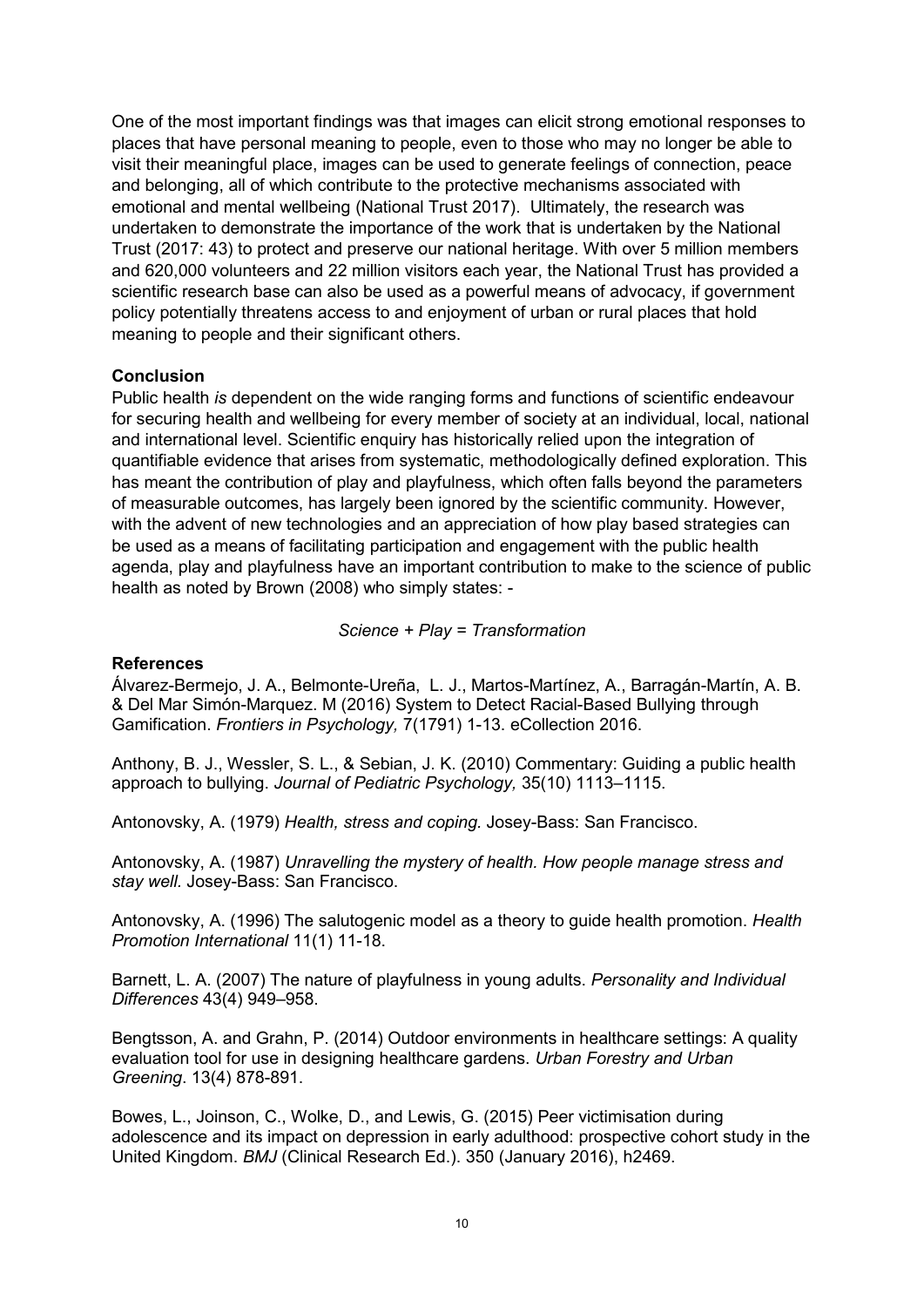Breuning, L. (2016) *Do You Want to Share Your Pain or Relieve It?* Online. Available HTTP: <https://www.slideshare.net/LorettaBreuning/do-you-want-to-share-your-pain-or-relieve-it> (accessed 6 April 2018).

Brown, S. (2008) *Play is more than just fun*, Online. Available HTTP: <https://www.ted.com/talks/stuart\_brown\_says\_play\_is\_more\_than\_fun\_it\_s\_vital> (accessed 17 Ocotber 2016).

Buck, C., Tkaczick, T., Pitsiladis, Y., De Bourdehaudhuij, I., Reisch, L., Ahrens, W. and Pigeot, I. (2015) Objective measures of the built environment and physical activity in children: from walkability to moveability. *Journal of Urban Health* 92(1) 24-38.

[Buck Louis, G. ,](https://www.ncbi.nlm.nih.gov/pubmed/?term=Buck%20Louis%20GM%5BAuthor%5D&cauthor=true&cauthor_uid=25810458) [Bloom, M. S.](https://www.ncbi.nlm.nih.gov/pubmed/?term=Bloom%20MS%5BAuthor%5D&cauthor=true&cauthor_uid=25810458), [Gatto, N. M.](https://www.ncbi.nlm.nih.gov/pubmed/?term=Gatto%20NM%5BAuthor%5D&cauthor=true&cauthor_uid=25810458), [Hogue, C. R.](https://www.ncbi.nlm.nih.gov/pubmed/?term=Hogue%20CR%5BAuthor%5D&cauthor=true&cauthor_uid=25810458), [Westreich, D. J.](https://www.ncbi.nlm.nih.gov/pubmed/?term=Westreich%20DJ%5BAuthor%5D&cauthor=true&cauthor_uid=25810458) and [Zhang, C.](https://www.ncbi.nlm.nih.gov/pubmed/?term=Zhang%20C%5BAuthor%5D&cauthor=true&cauthor_uid=25810458) (2015) Epidemiology's continuing contribution to public health: The power of "Then and Now". *American Journal of Epidemiology* 181(8) e1-8.

Carter, M., Thompson, N., Crampton, P., Morrow, G., Burford, B., Gray, C., & Illing, J. (2013) Workplace bullying in the UK NHS: a questionnaire and interview study on prevalence, impact and barriers to reporting. *BMJ Open*. 3(6), e002628.

Carreras-Torres, R., Johansson, M., Haycock, P. C., Relton, C. L., Davey Smith, G., Brennan, P. and Martin, R. M. (2018) Role of obesity in smoking behaviour: Mendelian randomisation study in UK Biobank. *BMJ* 361:k1767.

Chester, K. L., Callaghan, M., Cosma, A., Donnelly, P., Craig, W., Walsh, S., & Molcho, M. (2015) Cross-national time trends in bullying victimization in 33 countries among children aged 11, 13 and 15 from 2002 to 2010. *The European Journal of Public Health*. 25(suppl 2) 61–64.

[Chester, K. L,](https://www.ncbi.nlm.nih.gov/pubmed/?term=Chester%20KL%5BAuthor%5D&cauthor=true&cauthor_uid=29023838) [Spencer, N. H,](https://www.ncbi.nlm.nih.gov/pubmed/?term=Spencer%20NH%5BAuthor%5D&cauthor=true&cauthor_uid=29023838) [Whiting, L.](https://www.ncbi.nlm.nih.gov/pubmed/?term=Whiting%20L%5BAuthor%5D&cauthor=true&cauthor_uid=29023838) & [Brooks, F. M.](https://www.ncbi.nlm.nih.gov/pubmed/?term=Brooks%20FM%5BAuthor%5D&cauthor=true&cauthor_uid=29023838) (2017) Association Between Experiencing Relational Bullying and Adolescent Health-Related Quality of Life. *Journal of School Health* 87(11) 865-872.

Danesh, J. (2018) *Epidemiology and Public Health,* Online. HTTP: <https://www.medschl.cam.ac.uk/research/research-themes/epidemiology-and-publichealth/> (accessed 11 June 2018).

Datan, N., Antonovsky, A. and Maoz, B. (1981) *A time to reap; The middle age of women in five Israeli subcultures.* John Hopkins: Baltimore.

Dinnen, S. and Tonkin, A. (2014) Playing with words, In: *Play in healthcare for adults*. *Using play to promote health and wellbeing across the adult lifespan.* Tonkin, A. and Whitaker, J. (eds) Oxon: Routledge: 160-172.

Downie, R. S., Tannahill, C. & Tannahill, A. (1996) *Health promotion: Models and values.*  2nd Ed. Oxford University Press: Oxford.

Due, P., Holstein, B. E., Lynch, J., Diderichsen, F., Gabhain, S. N., Scheidt, P., & Currie, C. (2005) Bullying and symptoms among school-aged children: International comparative cross sectional study in 28 countries. *European Journal of Public Health.* 15(2) 128–132.

e-Bug (2017) *Online: e-Bug Training Module for Educators,* Online. Available HTTP: <http://www.e-bug.eu/training.aspx?cc=eng&ss=1&t=Training> (accessed 26 January 2018).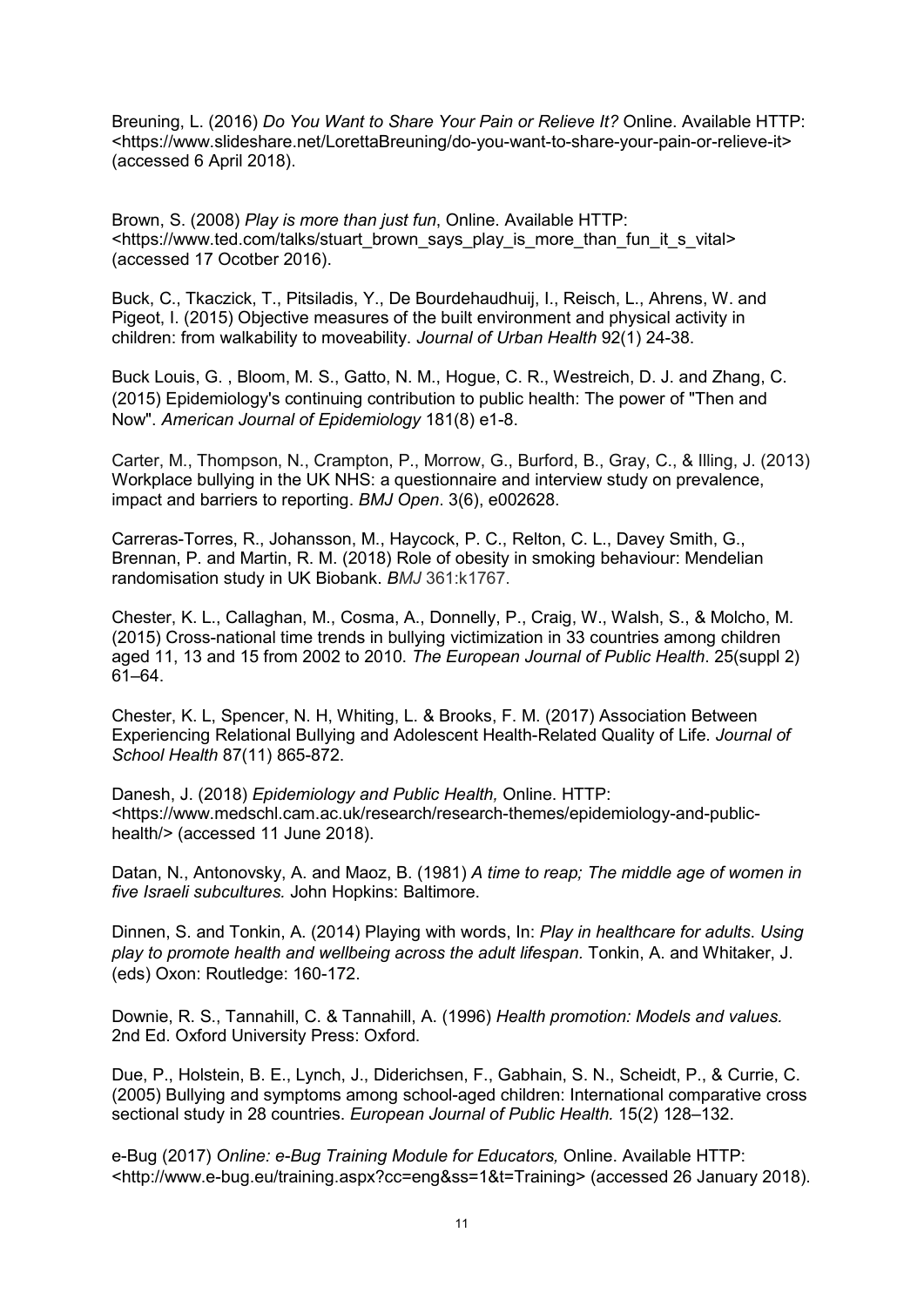[Fekkes, M.](https://www.ncbi.nlm.nih.gov/pubmed/?term=Fekkes%20M%5BAuthor%5D&cauthor=true&cauthor_uid=16651310), [Pijpers, F. I.](https://www.ncbi.nlm.nih.gov/pubmed/?term=Pijpers%20FI%5BAuthor%5D&cauthor=true&cauthor_uid=16651310), [Fredriks, A. M.](https://www.ncbi.nlm.nih.gov/pubmed/?term=Fredriks%20AM%5BAuthor%5D&cauthor=true&cauthor_uid=16651310), [Vogels, T.](https://www.ncbi.nlm.nih.gov/pubmed/?term=Vogels%20T%5BAuthor%5D&cauthor=true&cauthor_uid=16651310) & [Verloove-Vanhorick, S. P.](https://www.ncbi.nlm.nih.gov/pubmed/?term=Verloove-Vanhorick%20SP%5BAuthor%5D&cauthor=true&cauthor_uid=16651310) (2006) Do bullied children get ill, or do ill children get bullied? A prospective cohort study on the relationship between bullying and health-related symptoms. *Pediatrics* 117(5) 1568-1574.

García-Moya, I. and Morgan, A. (2016) The utility of salutogenesis for guiding health promotion: the case for young people's well-being. *Health Promotion International* 32(4) 723- 733.

Gill, J. (2017) *Games For Better: A game jam on antibiotic resistance*, Online. Available HTTP: <https://longitudeprize.org/blog-post/games-better-game-jam-antibiotic-resistance> (accessed 26 January 2018).

Gordon, G. (2014) Well Played: The Origins and Future of Playfulness, *American Journal of Play*, 6 (2): 234-266.

GOV.UK (2016) *Press release. Thousands more children to benefit from anti-bullying app.* Available HTTP: < [https://www.gov.uk/government/news/thousands-more-children-to](https://www.gov.uk/government/news/thousands-more-children-to-benefit-from-anti-bullying-app)[benefit-from-anti-bullying-app>](https://www.gov.uk/government/news/thousands-more-children-to-benefit-from-anti-bullying-app) (accessed 24 May 2018).

GOV.UK (2018) *Bullying at school*. Available HTTP: <https://www.gov.uk/bullying-at-school> (accessed 24 May 2018).

Griffin, J. (2010) *The Lonely Society?* Mental Health Foundation.

Guy's and St Thomas' NHS Foundation Trust (2017) *Will you help to keep antibiotics working?* Online. Available HTTP: <https://www.guysandstthomas.nhs.uk/news-andevents/2017-news/november/20171121-will-you-help-to-keep-antibiotics-working.aspx> (accessed 25 January 2018).

Health and Social Care Information Centre (2016) Statistics on Obesity, Physical Activity and Diet. England 2016. Available HTTP: [<https://digital.nhs.uk/catalogue/PUB20562>](https://digital.nhs.uk/catalogue/PUB20562) (accessed 05 January 2018).

Koohsari, M.J., Mavoa, S., Villianueva, K., Sugiyama, T., Badland, H., Kaczynski, A.T., Owen, N., Giles-Corti, B. (2015) Public open space, physical activity, urban design and public health: Concepts, methods and research agenda. *Health and Place.* 33(2015) 75-82.

Khullar, D. (2016) How Social Isolation Is Killing Us, *The New York Times*, 22 December 2016, Online. Available HTTP: <http://mobile.nytimes.com> (accessed 25 January 2018).

Last, J. M. (2001) (Ed) *Dictionary of epidemiology*. 4th ed. New York: Oxford University Press.

Li, J., Theng, Y. L. & Foo, S. (2016) Exergames for older adults with subthreshold depression: Does higher playfulness lead to better improvement in depression? Journal of G*ames Health.* 5(3) 175-182.

Longitude Prize (2018a) *The Challenge: Reduce the use of antibiotics*, Online. Available HTTP: <https://longitudeprize.org/challenge> (accessed 27 January 2018).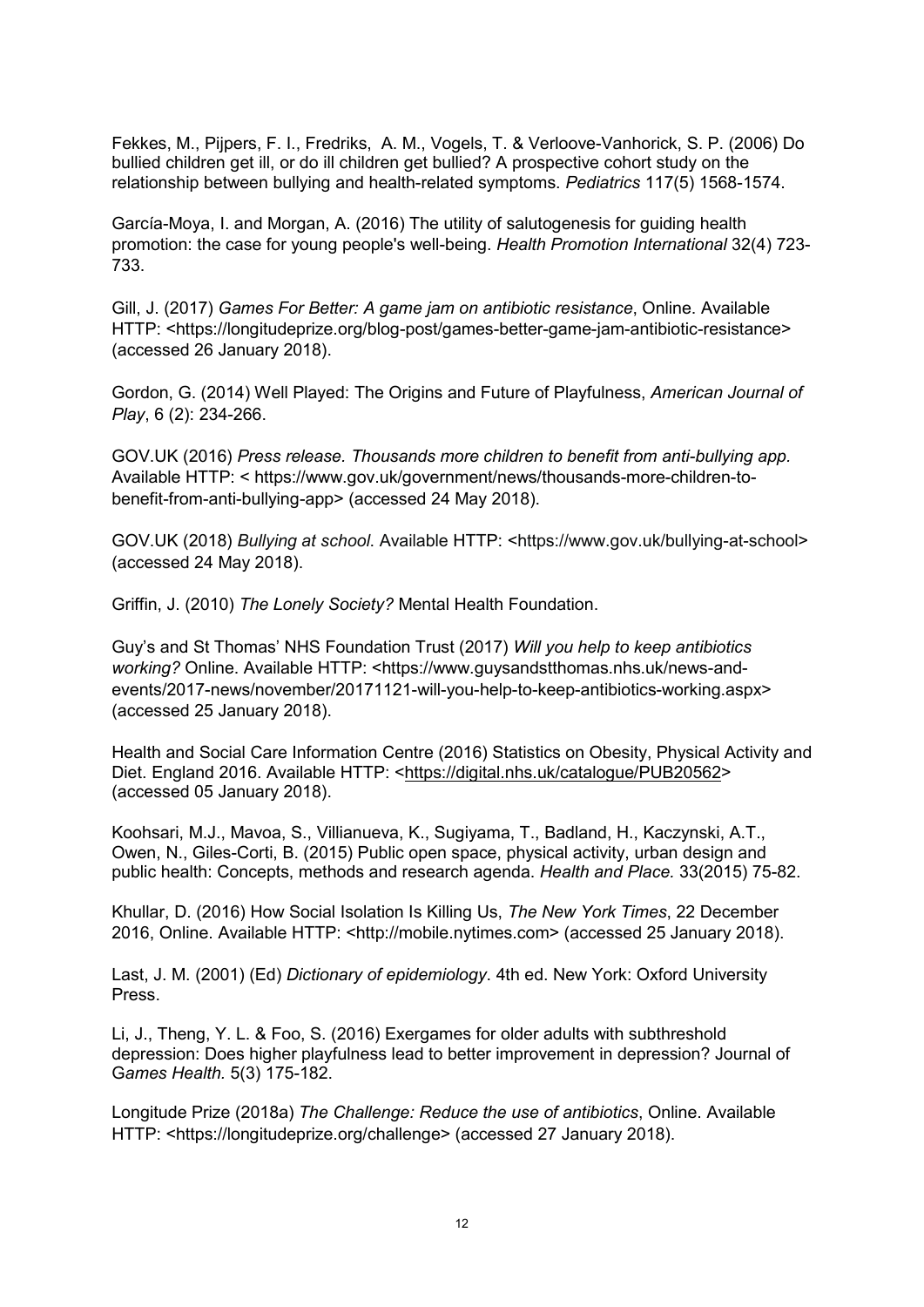Longitude Prize (2018b) *Superbugs: The Game*, Online. Available HTTP: <https://longitudeprize.org/superbugs> (accessed 27 January 2018).

McCuaig, L. and [Quennerstedt,](https://www-tandfonline-com.ezproxy.herts.ac.uk/author/Quennerstedt%2C+Mikael) M. (2016) Health by stealth – exploring the sociocultural dimensions of salutogenesis for sport, health and physical education research. *Sport, Education and Society.* 23(2) 111-122.

[Masi, S.](https://www.ncbi.nlm.nih.gov/pubmed/?term=Masi%20S%5BAuthor%5D&cauthor=true&cauthor_uid=29804545), [Georgiopoulos, G.](https://www.ncbi.nlm.nih.gov/pubmed/?term=Georgiopoulos%20G%5BAuthor%5D&cauthor=true&cauthor_uid=29804545), [Khan, T.](https://www.ncbi.nlm.nih.gov/pubmed/?term=Khan%20T%5BAuthor%5D&cauthor=true&cauthor_uid=29804545), [Johnson, W.](https://www.ncbi.nlm.nih.gov/pubmed/?term=Johnson%20W%5BAuthor%5D&cauthor=true&cauthor_uid=29804545), [Wong, A.](https://www.ncbi.nlm.nih.gov/pubmed/?term=Wong%20A%5BAuthor%5D&cauthor=true&cauthor_uid=29804545), [Charakida, M.](https://www.ncbi.nlm.nih.gov/pubmed/?term=Charakida%20M%5BAuthor%5D&cauthor=true&cauthor_uid=29804545), [Whincup, P.](https://www.ncbi.nlm.nih.gov/pubmed/?term=Whincup%20P%5BAuthor%5D&cauthor=true&cauthor_uid=29804545), [Hughes, A. D.](https://www.ncbi.nlm.nih.gov/pubmed/?term=Hughes%20AD%5BAuthor%5D&cauthor=true&cauthor_uid=29804545), [Richards, M.](https://www.ncbi.nlm.nih.gov/pubmed/?term=Richards%20M%5BAuthor%5D&cauthor=true&cauthor_uid=29804545), [Hardy, R.](https://www.ncbi.nlm.nih.gov/pubmed/?term=Hardy%20R%5BAuthor%5D&cauthor=true&cauthor_uid=29804545), [Deanfield, J.](https://www.ncbi.nlm.nih.gov/pubmed/?term=Deanfield%20J%5BAuthor%5D&cauthor=true&cauthor_uid=29804545) (2018) Patterns of adiposity, vascular phenotypes and cognitive function in the 1946 British Birth Cohort. *BMC Medicine* 16(75) 1- 12.

Miller, D., Morrice, J., Aspinall, P., Brewer, M., Brown, K., Cummins, R., Dilley, R., Dinnie, L., Donaldson-Selby, G., Gilbert, A., Hester, A., Harthill, P., Mitchell, R., Morris, S., Pearce, I., Robertson, L., Roe, J., Ward Thompson, C. and Wang, C. (2014) Contribution of gren and open space to public health and wellbeing. Project No. MLU/ECA/UGW/847/08. Final Report. For: Rural and Environmental Science and Analytical Services Division. Scottish Government. Available HTTP:

[<http://www.hutton.ac.uk/sites/default/files/files/projects/GreenHealth-Final-Report.pdf>](http://www.hutton.ac.uk/sites/default/files/files/projects/GreenHealth-Final-Report.pdf) (accessed 27 February 2018).

National Trust (2017) *Places that make us: Research Report*, Swindon: National Trust.

National Trust (2018) *Why do places mean so much?* Online. HTTP <https://www.nationaltrust.org.uk/stories/why-do-places-mean-so-much> (accessed 14 April 2018).

NSPCC (2018) Bullying and cyberbullying. What are bullying and cyberbullying. Available HTTP: [<https://www.nspcc.org.uk/preventing-abuse/child-abuse-and-neglect/bullying-and](https://www.nspcc.org.uk/preventing-abuse/child-abuse-and-neglect/bullying-and-cyberbullying/what-is-bullying-cyberbullying/)[cyberbullying/what-is-bullying-cyberbullying/>](https://www.nspcc.org.uk/preventing-abuse/child-abuse-and-neglect/bullying-and-cyberbullying/what-is-bullying-cyberbullying/) (accessed 24 May 2018).

Office for National Statistics (2015) *Pregnancy and ethnic factors influencing births and infant mortality*: 2013. *Death rates of pre-term, full-term and post-term babies and various factors that may influence their survival.* Available HTTP:

[<https://www.ons.gov.uk/peoplepopulationandcommunity/healthandsocialcare/causesofdeat](https://www.ons.gov.uk/peoplepopulationandcommunity/healthandsocialcare/causesofdeath/bulletins/pregnancyandethnicfactorsinfluencingbirthsandinfantmortality/2015-10-14) [h/bulletins/pregnancyandethnicfactorsinfluencingbirthsandinfantmortality/2015-10-14>](https://www.ons.gov.uk/peoplepopulationandcommunity/healthandsocialcare/causesofdeath/bulletins/pregnancyandethnicfactorsinfluencingbirthsandinfantmortality/2015-10-14) (accessed 30 May 2018).

Paccaud, F. (1999) Book Review: The Potential for Health, *BMJ*. 319 (7206): 389. Public Health England (2018) *About us*, Online. Available HTTP: <https://www.gov.uk/government/organisations/public-health-england/about> (accessed 25 January 2018).

Paul, L., Brewster, S., Wyke, S., McFadyen, Sattar, N., Gill, J. M. R., Dybus, A. & Gray, C. M. (2017) Increasing physical activity in older adults using STARFISH, an interactive smartphone application (app); a pilot study. *Journal of Rehabilitation and Assistive Technologies Engineering* 4 1–10

Proyer, R. T. (2012) Examining playfulness in adults: Testing its correlates with personality, positive psychological functioning, goal aspirations, and multi-methodically assessed ingenuity. *Psychological Test and Assessment Modeling* 54(2) 103–127

Public Health England (2016) Health matters: getting every adult active every day. Available HTTP: [<https://www.gov.uk/government/publications/health-matters-getting-every-adult-](https://www.gov.uk/government/publications/health-matters-getting-every-adult-active-every-day/health-matters-getting-every-adult-active-every-day)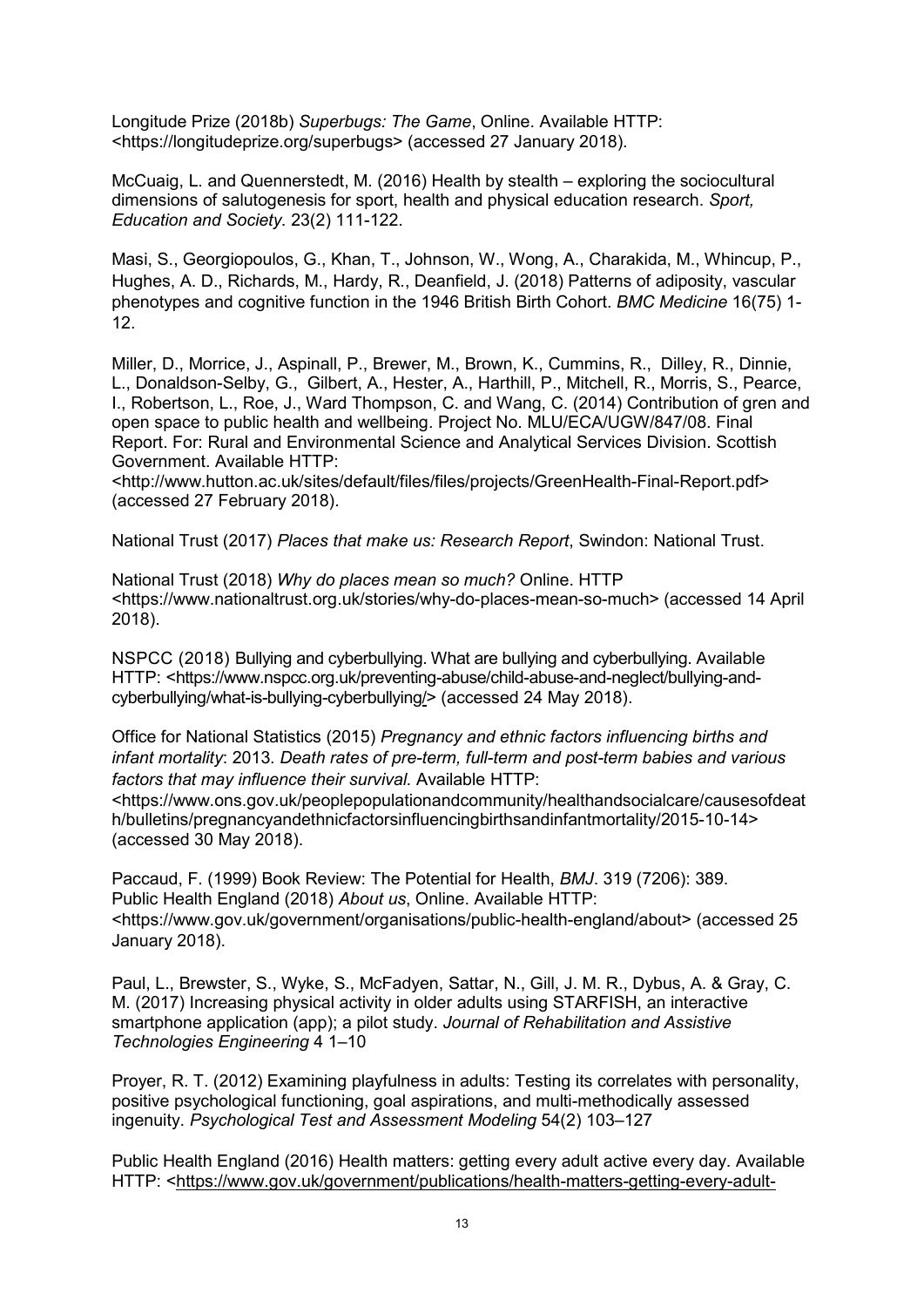[active-every-day/health-matters-getting-every-adult-active-every-day>](https://www.gov.uk/government/publications/health-matters-getting-every-adult-active-every-day/health-matters-getting-every-adult-active-every-day) (accessed 05 January 2018).

Public Health England (2017a) *Health matters: preventing infections and reducing antimicrobial resistance*, Online. Available HTTP: <https://www.gov.uk/government/publications/health-matters-preventing-infections-andreducing-amr/health-matters-preventing-infections-and-reducing-antimicrobial-resistance> (accessed 25 January 2018).

Public Health England (2017b) *Taking antibiotics when you don't need them puts you at risk*, Online. Available HTTP: <https://www.gov.uk/government/news/taking-antibiotics-when-youdont-need-them-puts-you-at-risk> (accessed 25 January 2018).

Public Health England (n.d.) *Keep Antibiotics Working: National TV advertisement,* Online. Available HTTP: <https://campaignresources.phe.gov.uk/resources/campaigns/58-keepantibiotics-working/resources/2493> (accessed 26 January 2018).

Quinn, S. and Stewart, M. (2018) Examining the Long-Term Consequences of Bullying on Adult Substance Use, *American Journal of Criminal Justice,* 43 (1): 85-101.

Regis, T. and Stone, J. (2017) *Children and young people should be taught simple hygiene measures to help curb the spread of infections*, Online. Available HTTP: <http://indepth.nice.org.uk/children-and-young-people-should-be-taught-simple-hygienemeasures-to-curb-the-spread-of-infections-says-nice/index.html> (accessed 26 January 2018).

[Rodríguez](https://onlinelibrary.wiley.com/action/doSearch?ContribAuthorStored=Rodr%C3%ADguez-Mu%C3%B1oz%2C+Alfredo)‐Muñoz, A., Moreno‐[Jiménez,](https://onlinelibrary.wiley.com/action/doSearch?ContribAuthorStored=Moreno-Jim%C3%A9nez%2C+Bernardo) B., [Isabel Sanz Vergel,](https://onlinelibrary.wiley.com/action/doSearch?ContribAuthorStored=Sanz+Vergel%2C+Ana+Isabel) A. & [Garrosa Hernández,](https://onlinelibrary.wiley.com/action/doSearch?ContribAuthorStored=Garrosa+Hern%C3%A1ndez%2C+Eva) E. (2010) Post‐Traumatic Symptoms Among Victims of Workplace Bullying: Exploring Gender Differences and Shattered Assumptions. *Journal of Applied Social Psychology,* 40(10) 2616 – 2635.

Scriven, A., Ewles, L. & Simnett, I. (2017) *Ewles & Simnett's Promoting Health: A Practical*  Guide. 7<sup>th</sup> ed. Elsevier: Edinburgh.

Shaw, K. (2016) *Beating E.coli - what are you doing to break the chain of infection?* Online. Available HTTP: <https://publichealthmatters.blog.gov.uk/2016/10/16/beating-e-coli-whatare-you-doing-to-break-the-chain-of-infection/> (accessed 25 January 2018).

The Academy of Medical sciences (2017) *The future of public health research: Summary report of a workshop held 20-21 July 2017,* London: The Academy of Medical Sciences.

Steng, I. (1996) *The Anti-Bullying Game*, Jessica Kingsley Publishers.

Tanis, D. J. (2012) *Exploring play/playfulness and learning in the adult and higher education classroom.* A Dissertation in Adult Education Submitted in Partial Fulfilment of the Requirements for the Degree of Doctor of Education. Available HTTP: [<https://etda.libraries.psu.edu/catalog/16086>](https://etda.libraries.psu.edu/catalog/16086) (accessed 05 January 2018).

The Academy of Medical Sciences (2018) *About,* Online. Available HTTP: <https://acmedsci.ac.uk/about> (accessed 11 June 2018).